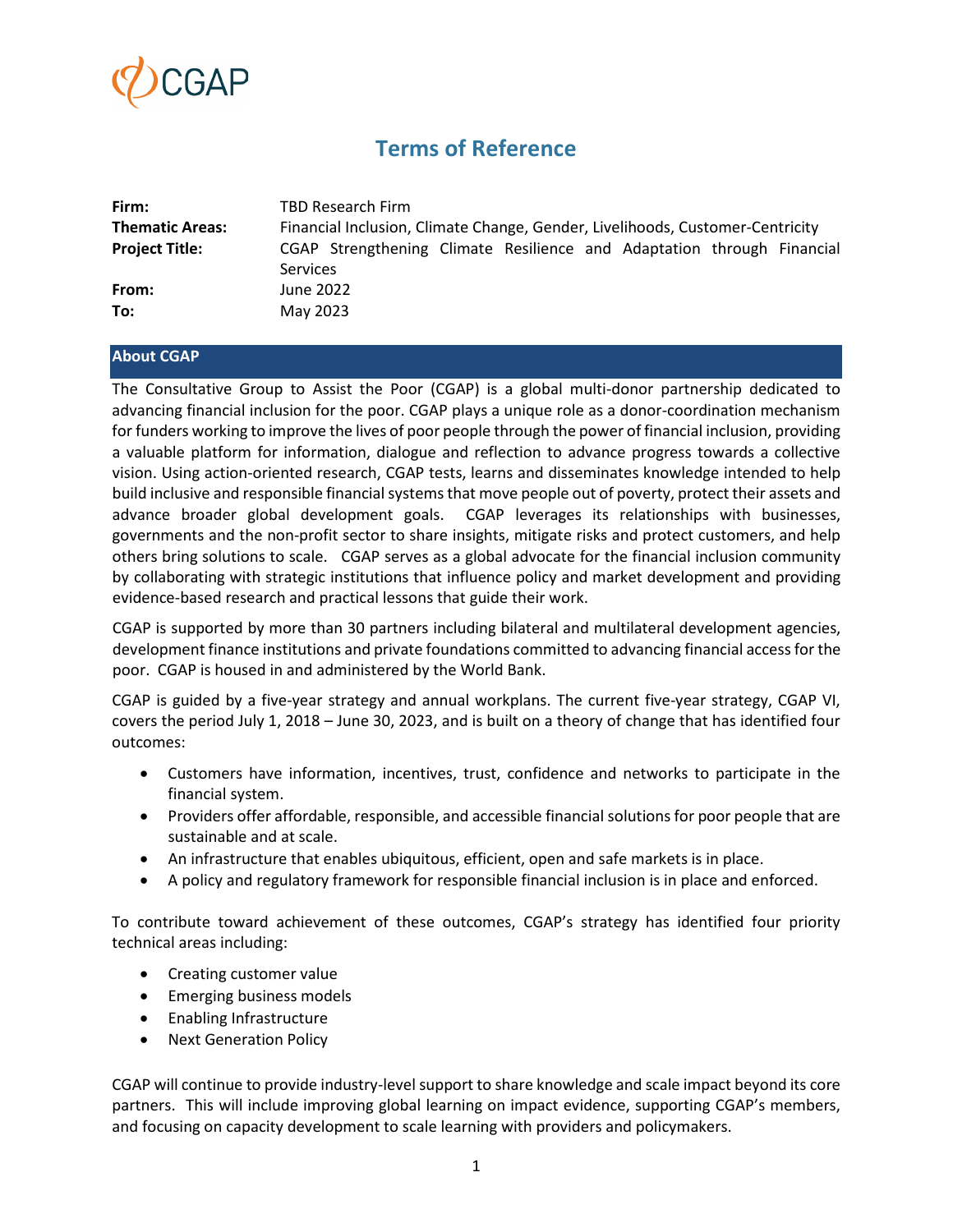

## **About CGAP's work on Climate Resilience**

CGAP's work in climate resilience aims to increase the effectiveness of financial services that help the vulnerable, especially women, to adapt and grow more resilient to climate change. Grounded in a strong focus on vulnerable people, CGAP will offer guidance to stakeholders on the role that financial services can play in helping the vulnerable to reduce the impact of and adapt to specific climatic risks, which constraints are impeding that role, and what meaningful actions they can take to overcome those constraints.

The issues around climate change are complex and wide-ranging. Vulnerable people should not be expected to face this on their own. and bigger solutions that address the core of the problem will need to come from a coordinated and diverse set of stakeholders. It is CGAP's belief that financial services are a valuable tool, among others, in helping vulnerable people reduce the impact of and adapt to the risks associated with climate change. Most existing interventions designed to respond to climate risks either focus on upstream solutions (e.g., government preparedness to respond to climatic risks), or meso-level interventions (e.g., bolstering market level actors' capacity to respond) and have little focus on how these types of interventions will ultimately translate into meaningful downstream impact at the individual and household level. This includes climate finance, much of which has little to do with the retail financial services that poor people use. There is a need to expand the conversation around how vulnerable people can more effectively use financial services to bolster their resilience to the present and anticipated risks of climate change. This includes their ability to prepare for, cope with, and recover from climate related shocks and stresses. One central aspect of climate resilience is adaptation: How can individuals and households make changes in order to be better prepared, for example, by making risk- or impact- reducing investments, diversifying livelihoods or by moving to a different location?

The foundation of CGAP's work on climate resilience will be a deep understanding of the experiences of vulnerable individuals and households, especially women, in reducing the impact of and adapting to climatic risks, how these experiences differ based on gender, and how inclusive and appropriate financial services can improve these experiences. Since these experiences may vary widely, we will further narrow our focus in three key dimensions:

- 1. **Shocks and stresses**. Rather than try to solve for climate change overall, CGAP will select 2-3 top climatic risks threatening vulnerable people in developing countries (e.g., droughts or floods) to focus our work on.
- 2. **Geographies.** Since climate risks and their impact differ across geographies, CGAP will select locations that are most susceptible to the prioritized shocks and stresses as an entry point for focusing our work. We will select 3-4 diverse geographical contexts (e.g., urban, rural, coastal) with a balanced global representation. For the most part, we will prioritize locations where basic digital payments ecosystem exists given the import of digital financial service to supporting financial inclusion and broader resilience to climate risks.
- 3. **Livelihoods.** Within the focus geographies, we will pay particular attention to major livelihoods at high risk of disruption from the selected climatic shocks and stresses, concentrating much of our analysis on households that are dependent on those livelihoods.

CGAP's work in climate resilience includes a specific focus on women as women are especially susceptible to the effects of climate change. Natural disasters affect women and girls disproportionately. Social norms such asroles and responsibilitiesin the household and community and the types of jobs women can access influence how they leverage adaptation strategies to respond to climate risks. Gender based inequalities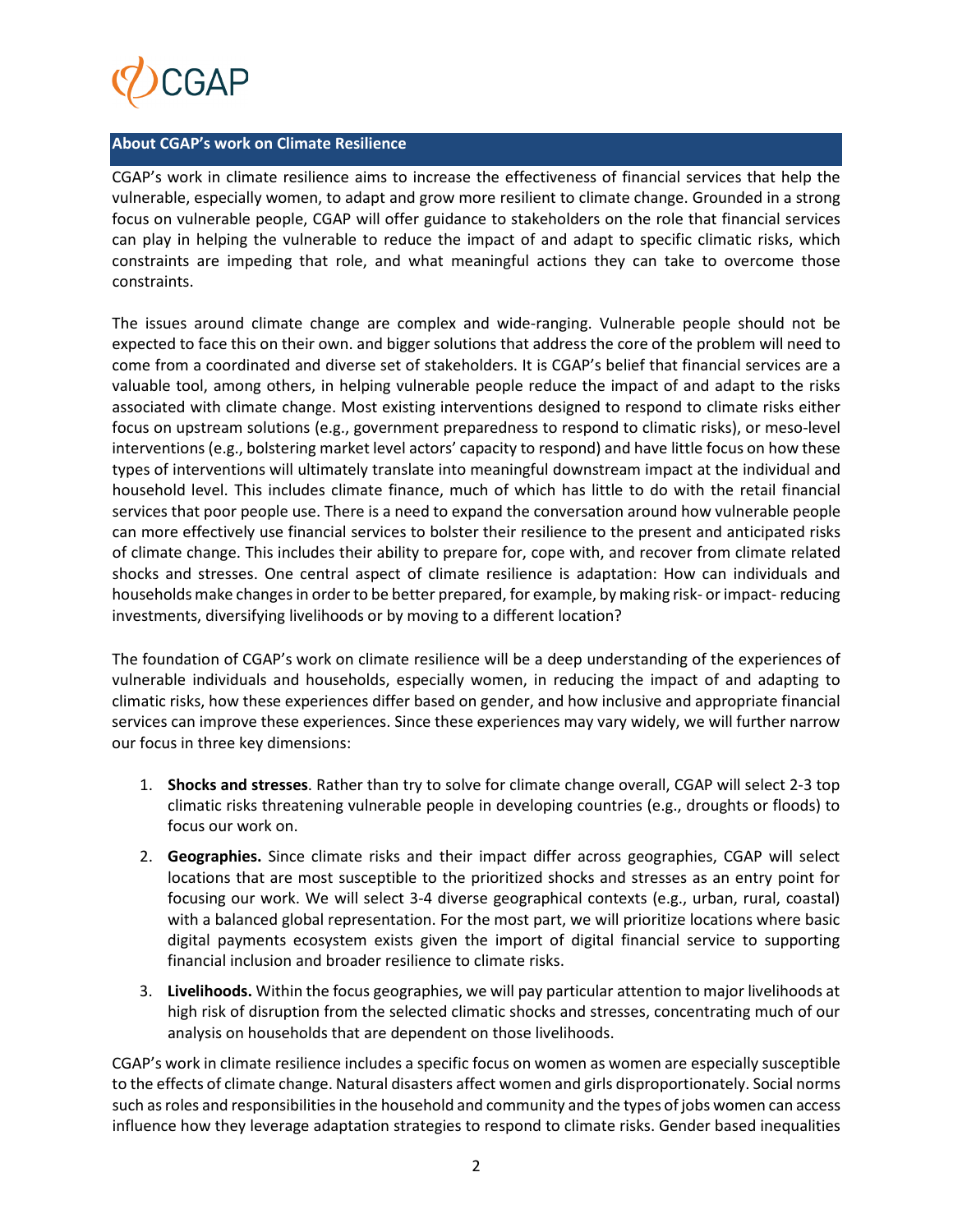

limit women's access to productive resources and better paid jobs. These inequalities hinder their social participation and political representation which impact their ability to prepare for or mitigate risks. The adverse effects of climatic risks on women have other consequences, such as increased risks of genderbased violence, early forced child marriage, reduced access to education for girls, and even higher rates of mortality.

Finally, CGAP's work on climate resilience will be firmly rooted in understanding the resilience strategies of vulnerable people and how this depends on the broader economic, social, political, and natural systems within which they live. Prospective solutions to strengthening resilience, whether in the realms of finance or elsewhere, need to address the complexity of the systemic impacts of climate change. Recent work by CGAP around resilience has highlighted key dimensions of resilience building, including:

- **Resilience requires a systems view**. People draw on a complex web of resilience that spans many different solutions and layers of society. Any single instrument or source of resilience is often inadequate on its own. This is most certainly true for the more devastating climate shocks, which may require a wide range of simultaneous resilience mechanisms to overcome.
- **Resilience must be understood as multidimensional**. People face risk in multiple dimensions and their resilience strategies are ultimately only as strong as the weakest link in the chain. A shock in one domain often triggers another. These triggers are critical when it comes to climate shocks, which can create powerful second order shocks on health, nutrition, income, etc.
- **Resilience must be understood over time**. People often navigate more than one crisis. Several minor shocks can do more harm than a single large one. Negative copingmechanisms may get people through one crisis but leave them worse off for the next. Resilience is also the ability to foresee risk ahead of time and take appropriate measures. This aspect is particularly important in the context of climate change, given that risks are increasing and implications evolving.

#### **Objectives of this research initiative**

As the financial inclusion community strives for a deeper understanding of this topic, it has to rely on sparse demand side evidence that explores how vulnerable people use various formal and informal financial services in response to specific climatic risks and their associated knock-on effects. If we hope to deliver retail financial services that impact the most vulnerable, it is important to put their lived experiences center stage. CGAP is partnering with FSD Africa in a research initiative that will conduct demand-side research in order to hear directly from vulnerable people and communities on what challenges they already face due to climate change, which strategies they use for resilience and adaptation, what role financial services play in those strategies, and how that role could be made more effective.

The Firm will develop and implement an appropriate methodological approach that will deepen our understanding of the role that financial inclusion is playing or could be playing in different geographical and livelihoods contexts. CGAP will share the insights from the work broadly with stakeholders in the financial inclusion space as well as the climate change space, with a view to catalyzing change that can ultimately improve the relevance and responsiveness of financial services in response to climatic risks.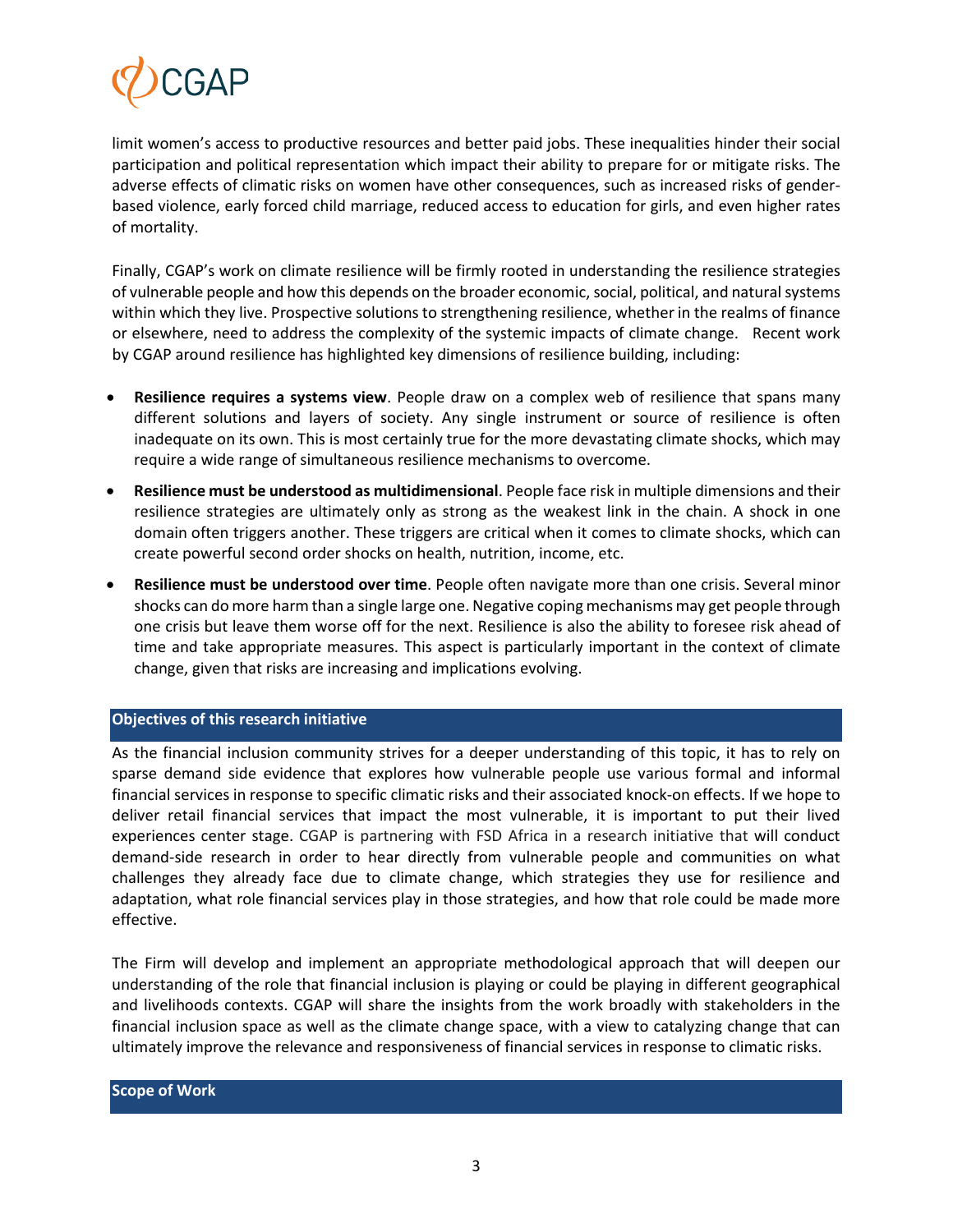

The Firm will begin by undertaking deep-dive research in one country, Nigeria, with two clear linked objectives: (i) build an appropriate research methodology and thereby (ii) deliver insights around resilience strategies and finance linkages relevant to vulnerable households, and in particular women living within them. The research will be expanded to Bangladesh and/or the Philippines, depending on the ability of the Firm to deliver on the research at sufficient quality across the respective countries.

The primary responsibility for the research Firm engaged will be in developing an appropriate research methodology, implementing the necessary fieldwork, and analyzing the data with an eye to implications for the financial sector. The research methodology will be grounded in a conceptual framework on the role of financial services in climate resilience and adaptation that CGAP is developing for this work. The initial conceptual framework establishes the preliminary core concepts, relevant variables, and prospective causal relationships to be investigated. In addition to basing the research on this framework, the Firm is expected to contribute to the refining of this conceptual framework in the course of the research and helping evolve it to support CGAP's overall project goals.

Through this work, we aim to answer the following research questions:

- What are the most important direct and indirect impacts that our selected climate risks have had on respondents in the past for each of the identified locations?
- What resilience strategies (ex-ante and ex-post) have respondents used to reduce those impacts? How are impacts and responses/response capabilities distinctive for men and women?
- Have formal or informal financial services featured in those strategies? If so, how? What barriers exist to using those services and deriving value from them? Are there distinct barriers for women that need to be understood?
- What has been the impact of climate shocks on market level actors such as micro and small and medium enterprises that directly interact with vulnerable people?
- Where might there be credible prospective pathways to resilience for individual and system actors?
- What gaps or challenges exist with regard to the potential role of financial services in supporting resilience strategies can be identified at this stage, and how can that role be strengthened?

The Firm will be responsible for the following specific work:

**Demand-side study, Nigeria** (June -November 2022, with initial insights at the latest by early November 2022).

This stage of the project will involve a deep dive into understanding the nature of how households respond to climate related shocks in the context of their existing livelihoods, social, political, and market-level contexts. In the process of conducting the research, the Firm will work with the CGAP team to refine its conceptual framing of this process and develop a replicable methodology to explore this question outside of Nigeria. We envision three core processes within this stage:

Site selection. Leveraging insights from CGAP, FSD Africa, EFInA, other stakeholders (e.g., Financial Service Providers, Regulators, and Policy Makers), secondary research, and CGAP's approach to narrowing the focus, the Firm will identify a short list of geographic areas to focus the research based on the prevalence of the selected priority risks, and the exposure of vulnerable populations to them, in different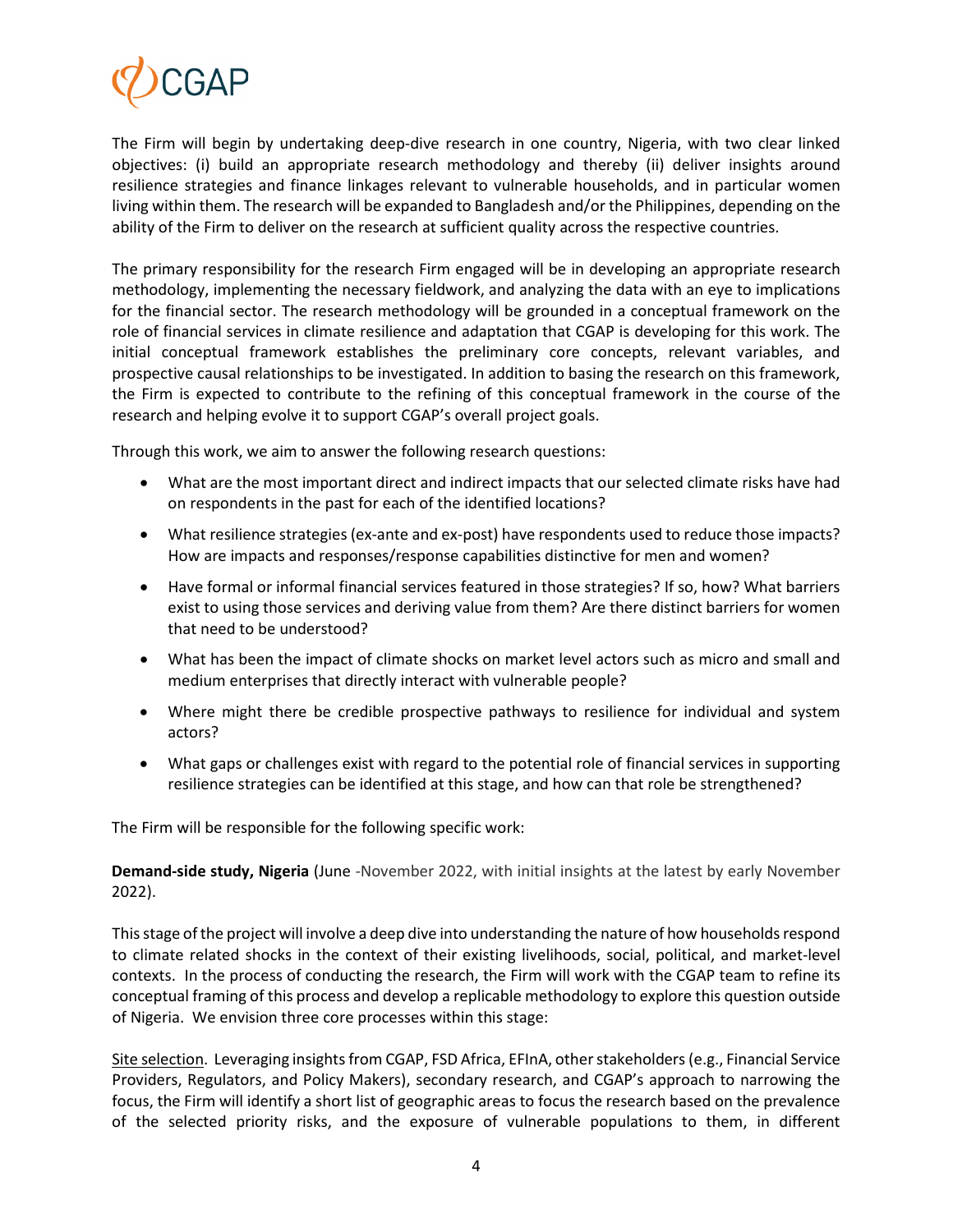

geographies. We expect to conduct the research in 2 research locations within Nigeria, reflecting key areas of risks and vulnerable populations within the country. While we do not expect this research to be nationally representative, it is expected that the firm will be familiar with the wider national context and frame their findings in ways that have broad relevance and resonance.

The Firm will build on its initial proposal to flesh out a full research design, likely applying both qualitative and quantitative methods. We recommend the Firm start with a short field-based exploratory phase to understand the complexity of risk responses, exploring both direct impacts of climate events as well as indirect effects, some of which may be second or third order effects (e.g., food price increases as a result of flooding being more impactful than the direct water damage from a flood itself) and layered shocks. This exploratory phase should help the Firm learn how to ask the right questions that lead us towards answers to our core research questions. The exploratory phase may also involve some discussions with key stakeholders at the system level to better understand relevant contextual and ecosystem factors.

The team will then refine their research approach, present their sampling strategy, and develop or refine research instruments for the larger research endeavor. Again, given the complexity of this topic, we expect the team will lead with and prioritize in-depth qualitative work with households/individuals. We are interested in risks and responses among the most vulnerable, and in particular women, but understand the sampling will need to be broader and intentional to help us understand what drives vulnerability and how responses may vary within a given community. Researchers should plan to follow leads from household/individual interviews to also have discussions with a small number of other system level players that the households/individuals have relied on for their resilience to climate risks (shopkeepers, health providers, key actors involved in response activities, relevant financial service providers/CICO agents, etc.) to understand their perspectives and constraints.

If feasible, structured quantitative tools may then be used to help gauge the scale and prevalence of risk preparation and response behaviors and issues, using modest sample sizes (e.g., between 100-200 people) in each location. Firms should propose the most suitable approach to this work, whether that includes face to face surveys, phone-based surveys, or other technology-enabled response mechanisms (such as SMS, social media, or interactive voice response survey tools). We expect firms to carefully consider how sampling would be done and which tools are capable of capturing data with the right populations of interest (including vulnerable households and women) and right level of complexity forthis topic.

CGAP will give feedback on the final proposed methods and tools with an eye to confirming that the tools will provide the kinds of insights we need to refine our conceptual framing and generate insights relevant to financial sector stakeholders. The Firm may suggest any alternative, innovative methods that they believe will help achieve the research objectives.

Research execution. The Firm will execute the agreed research. We expect to gain a deep understanding of research participants' experiences and therefore expect that the Firm will have experience with similar types of research. They should work with local staff and/or partners (e.g., recruiters or recruiting firms, CSOs, or NGOs) who have a trusted relationship with communities in Nigeria and can ensure the approach is sound and that data are interpreted accurately within the context. Interviewers should be capable of guiding rich conversations, which will require that they have strong training/skills in qualitative interviewing and the specific research protocols but also in research ethics, empathy, and language skills.

Firms should also be prepared with contingency plans to work around covid, security, or other possible disruptions. This might include some alternative methods with remote engagement potentially over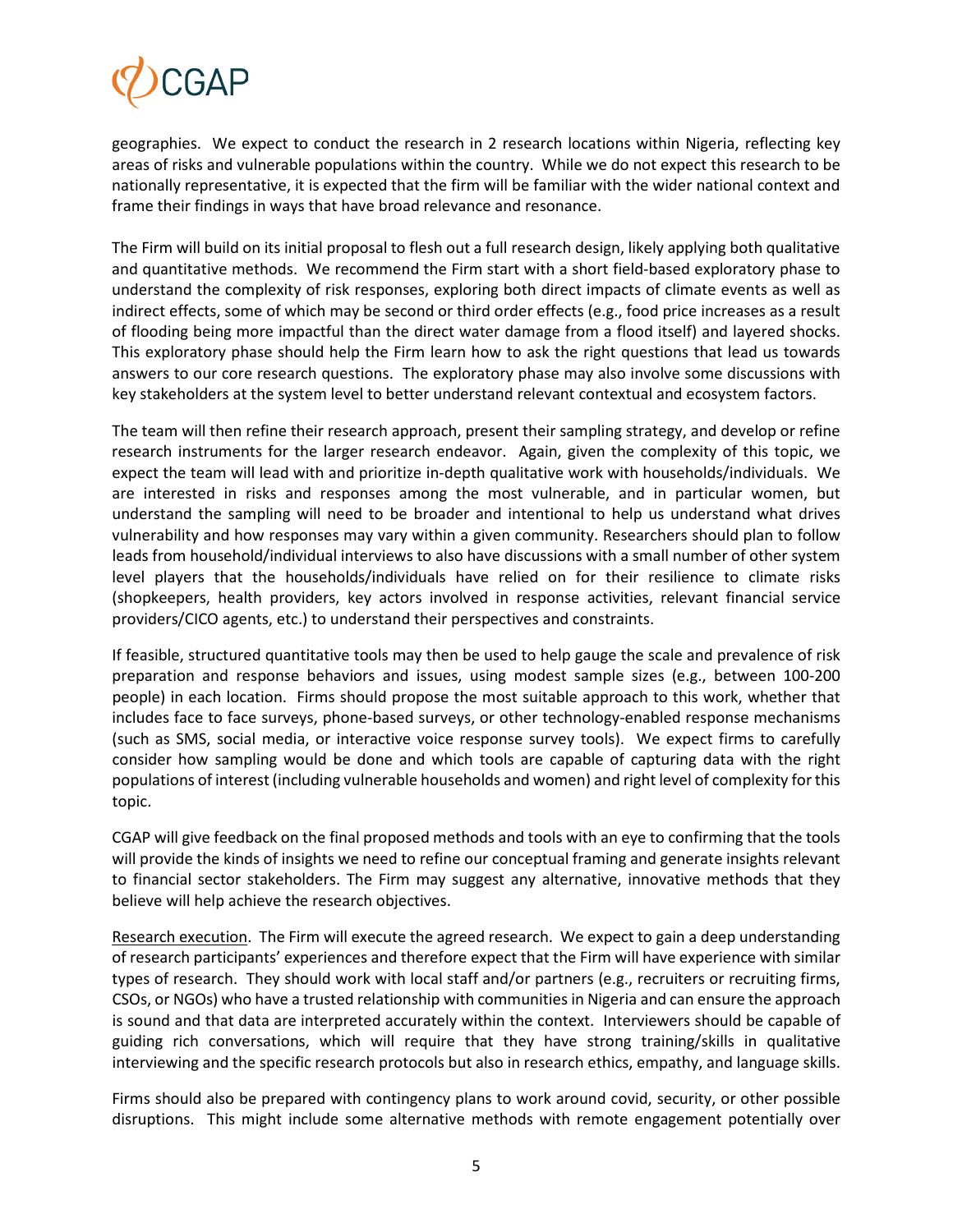

multiple interactions to help get the same depth from field-based interviewing while using an alternative approach.

Firms will be expected to provide CGAP with all data collected during the exercise, including anonymized interview data (see Deliverables), along with documentation of key research methods and processes, including quality control.

Analysis. The Firm will take the lead on analyzing the information collected, in close interaction with CGAP and its core partners. This analysis should include core insights from the research, recommendations on refining the conceptual framing, and opportunities for future engagement from the financial sector for strengthening resilience. We are interested in the Firm's ideas for analysis and presentation of the data so that the resulting research outputs offer compelling answers to our research questions and have the right impact with our audience.

Dissemination. The Firm will also present findings to local stakeholders in Nigeria and the other countries selected; and may be asked to contribute to the global dissemination effort that CGAP will lead, for instance by co-authoring blogs, presenting at webinars, etc.

**Demand side study in Bangladesh and/or the Philippines** (September-May 2023 with insights from at least one country beyond Nigeria by November 2022)

Similar research will also be undertaken in Bangladesh and/or the Philippines. The Firm should clearly indicate whether they can undertake the research in either or both of these additional countries, given considerations around budget, time, and quality. Adapting the applicability of the conceptual framing and methodology above as needed based on the context and lessons from research already conducted, the Firm will do the same core research in each of the additional countries:

- I. Site Selection: Recommend 2 research locations in each additional country
- II. Research Execution: Adapt and implement a mixed methods research approach very similar to what was developed for Nigeria.
- III. Analysis: The Firm will need to synthesize findings of the research. This will include working with CGAP and relevant partners to determine approaches for capturing key findings.
- IV. Dissemination: The Firm will support the project's determined dissemination approaches which may include but are not limited to co-authoring blogs or presenting at webinars.

## **Deliverable(s)**

The project will result in the following deliverables:

- **1. Research approach and detailed plan**. The research plan will include recruitment strategy, detailed methodology, quality control and other processes and implementation schedule.
- **2. Country-level research papers.** These papers or decks will report back on the findings from the research in each focus country. It will (a) outline clearly the main impacts of selected climate risks on respondents; (b) articulate how respondents have been and are managing those risks by adapting and building resilience; (c) identify the actual and potential role of financial services in those adaptation and resilience strategies; (d) surface any barriers that impede that role and insights about how that role can be strengthened, in that specific context; and (e) point to any fieldwork or other issues that may have impacted the analysis. All analysis must have a strong gender lens to identify impacts,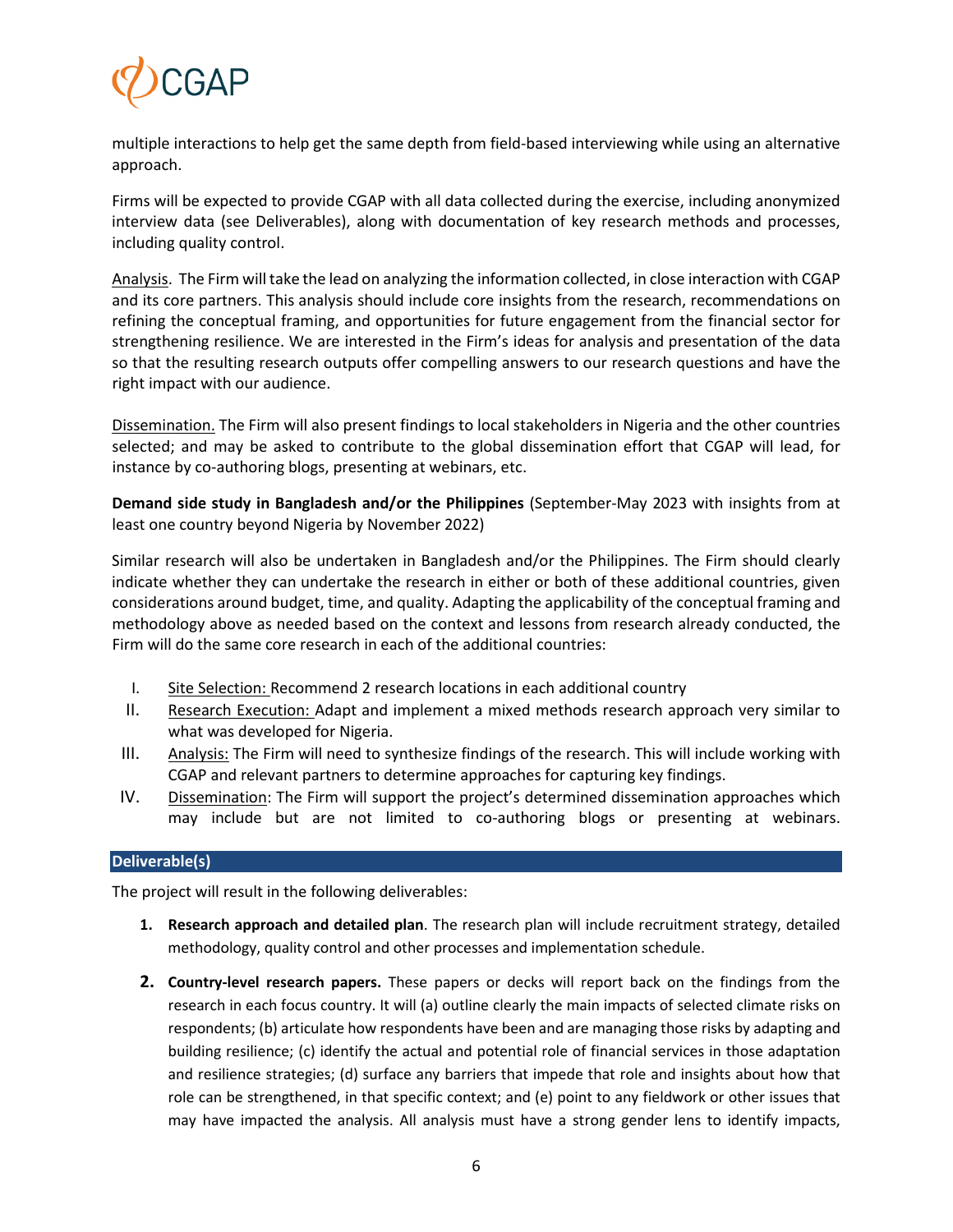

strategies, and barriers specific to women. In addition to the analysis itself, the papers should include individuals' stories that illustrate key points in a compelling way.

- **3.** Final synthesis paper. This is the primary end result of the research, bringing together the analysis from across countries to offer a consolidated analysis. It will (a) outline clearly the main impacts of selected climate risks on respondents; (b) articulate how respondents have been and are managing those risks by adapting and building resilience; (c) identify the actual and potential role of financial services in those adaptation and resilience strategies; (d) surface any barriers that impede that role and insights about how that role can be strengthened, in that specific context; and (e) point to any fieldwork or other issues that may have impacted the analysis; and (f) discuss the effectiveness of the conceptual framework and methodological approach in providing answers to the key learning questions and how each could be iterated upon in future research. All analysis must have a strong gender lens to identify impacts, strategies, and barriers specific to women. The analysis should highlight where there might be gaps in the evidence and identify areas for future research. In addition to the analysis itself, the paper should include individuals' stories that illustrate key points in a compelling way.
- **4. Individual stories**. Throughout the research, the Firm should make a deliberate effort to document stories, including photos and background information, that illustrate the impact of climate change and how respondents are dealing with them, as a way to give life and color to the material and make insights more compelling at a human level. This documentation should be provided to CGAP in its totality (in addition to being selectively included in the reports). Any use of photos of participants alongside their stories will be done so with their informed consent.
- **5. Survey documentation.** This includes the overall research plan, research approach, sampling strategies, survey/interview guides, quality control procedures, definitions and computations of all variables, and other key documentation of the methodology used. The material should be sufficient to enable CGAP to fully replicate the same methodology again, independently of the Firm.
- **6. Survey data.** This includes all information gathered from respondents during the research (anonymized as appropriate), shared in digital form through secure methods. Raw quantitative data should be delivered in Excel format in addition to any other formats the Firm may use (Stata, SPSS, etc) and any scripts used in the analysis.
- **7. Communications outputs.** The Firm may be asked to contribute inputs to blogs, webinars, and stakeholder convenings aiming at sharing and discussing the research methodology as well as the research findings at the global or national level (in countries where research was undertaken).

## **Indicative Timeline**

Below is an indicative timeline for the work, outlining the broad sequencing that is likely to be required in order to deliver the work in a timely fashion. The Firm should, however, propose a detailed work plan and timeline in its proposal that can deviate from this indicative outline, with the exception of initial results from Nigeria and Country 2 which must be available by early November. If Country 3 is not included, the dates will of course be changed.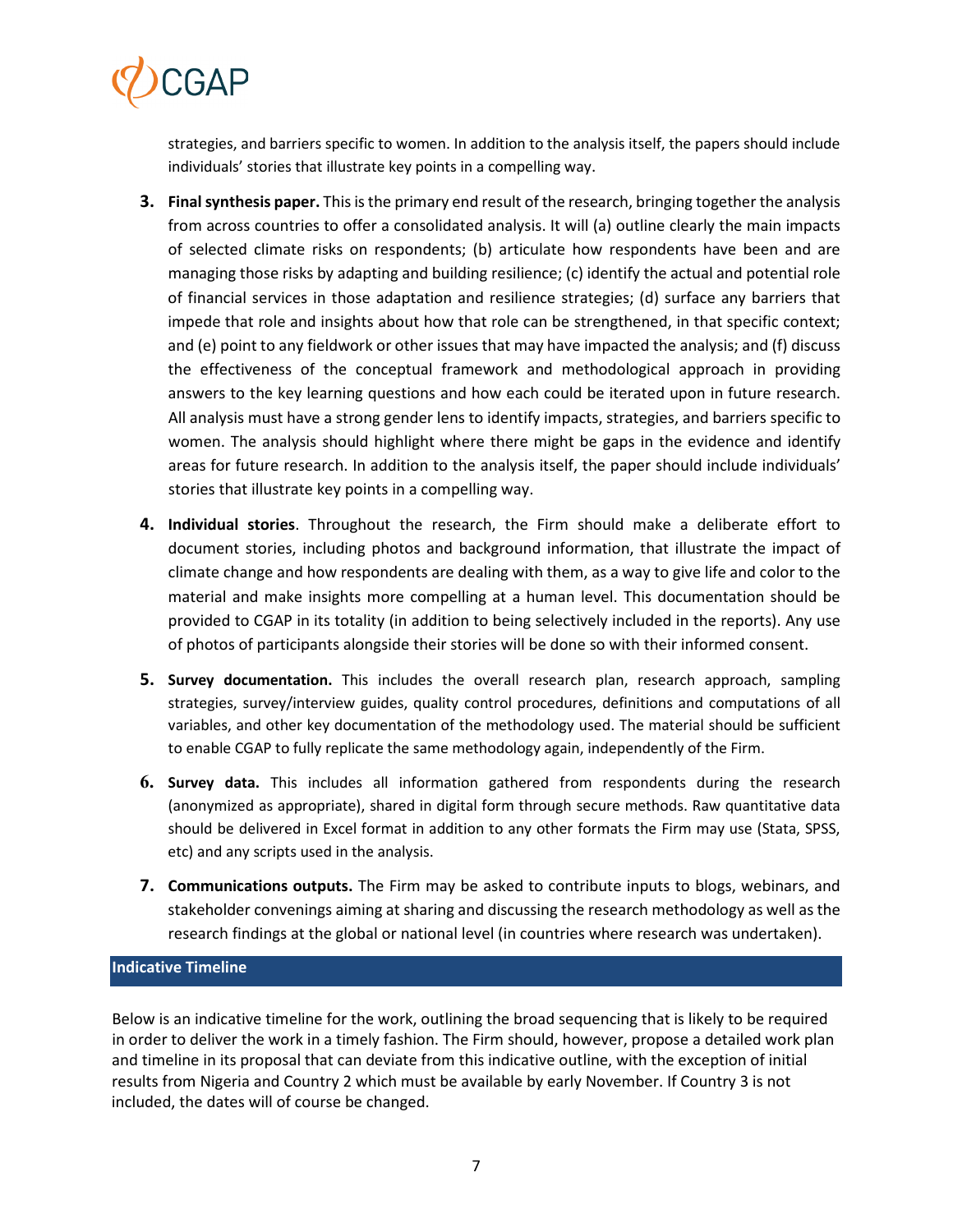

#### **June-December 2022**

| June:     | Initial planning for the research captured in the Research Approach and detailed<br>plan.                                                                                           |
|-----------|-------------------------------------------------------------------------------------------------------------------------------------------------------------------------------------|
| July-Oct: | Design and implement research in Nigeria and Country 2 and clean and quality<br>control all data. This includes a pilot and development and field testing of survey<br>instruments. |
| Nov:      | Internal workshop distilling key insights from the analysis by early November.<br>Produce Country Reports on Nigeria and Country 2.                                                 |
|           |                                                                                                                                                                                     |

#### **December– May 2023**

| Dec-March: | Design and implement research in Country 3 (if relevant) and clean and quality |
|------------|--------------------------------------------------------------------------------|
|            | control all data.                                                              |
| April:     | Internal workshop distilling key insights from the analysis. Produce Country   |
|            | Report on Country 3.                                                           |
| May:       | Delivery of synthesis report and all final deliverables.                       |

## **Selection criteria**

The Firm should demonstrate:

- Significant experience conducting similar research projects, applying primary research methods, including both rich qualitative methods and replicable quantitative methods. Given the tight timeline of this first phase, it will be important to see examples of methodologies that can be deployed and analyzed under those constraints.
- Ability to deploy local resources in local languages, researchers and recruiters in each location mentioned in the ToR, while maintaining a global and comparative lens across the project.
- Proven ability to synthesize participant responses and process numerous, complex insights into impactful, compelling narratives for a wide-ranging audience through high-quality, accessible, visually appealing knowledge products around technical topics.

Technical staff involved in the assignment should have:

- Substantial academic credentials and professional history relevant to the assignment.
- Proven track record in conducting high quality research on the experience of vulnerable and lowincome individuals and households (especially women) in developing countries, in particular primary research methods that include rigorous quantitative and qualitative research methods
- Subject matter expertise on topics in this assignment such as climate change, livelihoods, financial inclusion, and digital financial services, as well as gender equity issues, demonstrated in previous research and analytical work.
- Excellent writing and communications skills in English.

The technical proposal should follow the WBG template and not exceed 50 pages in length.

## **Budget and Payment**

The budget for the work under these terms of reference will be determined by the Financial Proposal set forth by the Firm. This will be a lump-sum contract, including expenses.